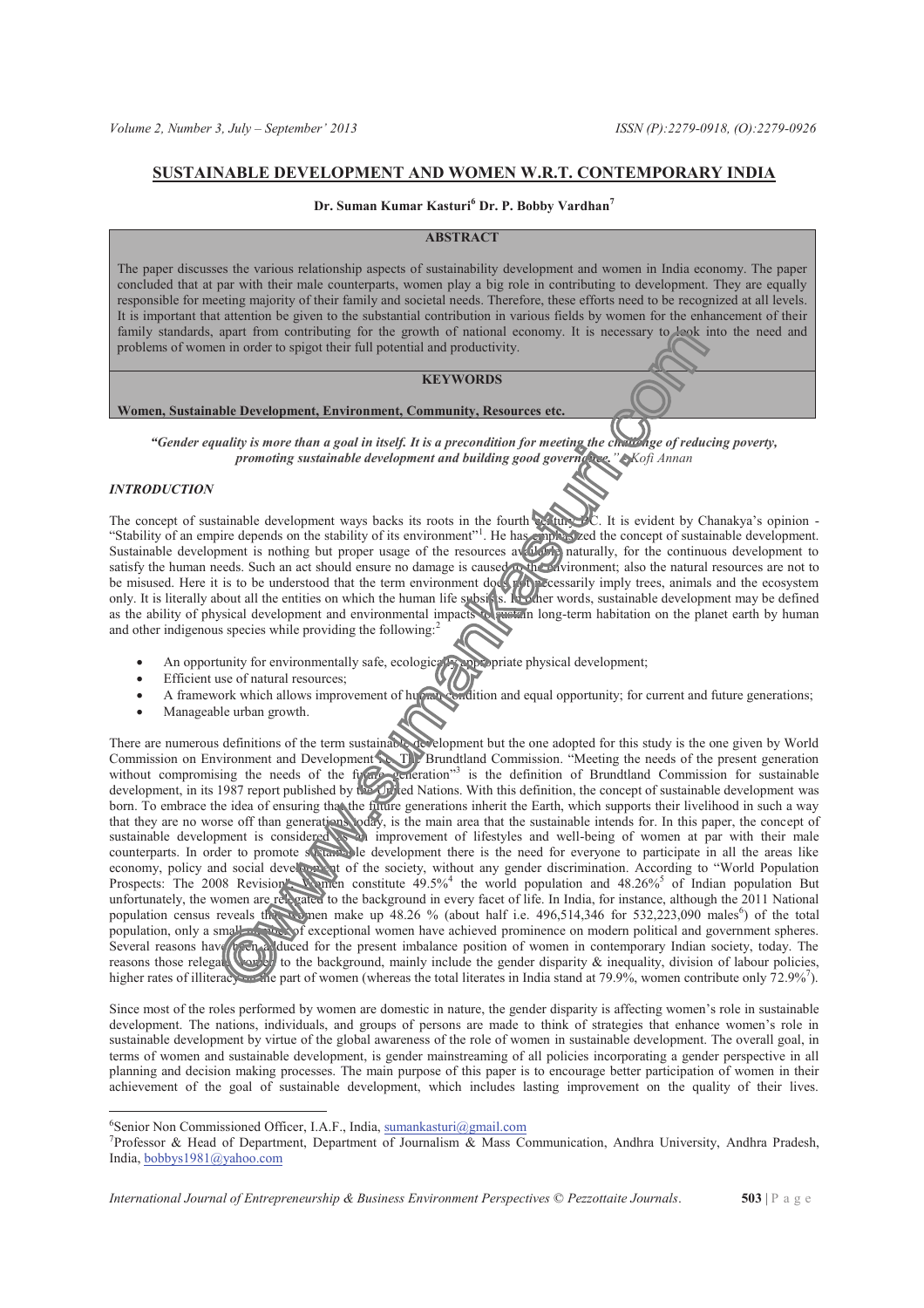#### *Volume 2, Number 3, July – September' 2013 ISSN (P):2279-0918, (O):2279-0926*

Consequently, this study determined the roles of women in sustainable development, the factors affecting their roles in sustainable development and suitable strategies to improve women's full participation in sustainable development in contemporary Indian society. The questions that require to be addressed in the relevant context include: What roles do women play in sustainable development in contemporary Indian society? What factors challenge or restrict the role of women in sustainable development? What perceptions do women have on strategies given by individual agency for improving the role of women in sustainable development? When these questions are addressed effectively, they could become beneficial to policy makers and educators in their search of strategies for improving the role of women in sustainable development.

### *HISTORICAL PERSPECTIVES OF SUSTAINABLE DEVELOPMENT AND WOMEN*

Women and sustainable development goes back to almost forty years in the international level. In April 1972, when United Women and sustainable development goes back to annote forty years in the international Table Women Issues", or<br>Nations proclaimed 1975 as the International Women's year (and later decade for women from 1975-1985). "Women I rather "Women's Problems" as they called them at United Nations, had been on the agenda of several conferences at local, national and international levels. The international community gave more emphasis to these issues.

In 1972, the then Prime Minister of India, Mrs. Indira Gandhi emphasized, at the UN Conference on Human Environment at Stockholm, that the removal of poverty is an integral part of the goal of an environmental strategy for the world. The concepts of interrelatedness, of a shared planet, of global citizenship, and of 'spaceship earth' cannot be restricted to environmental issues alone. They apply equally to the shared and inter-linked responsibilities of environmental protection and human development. Before declaration of the year 1972 as the International Women's year, to focus attention of medition of women worldwide, efforts had been made by inter governmental, nongovernmental and women's organizations for almost four decades. In the 1950s and 1960s the issues concerning married women's rights, legitimacy of children and maternity protection were discussed progressively at the UN Commission on the Status of Women. To connect women's concerns with the rapidly changing scenarios of international events and being women's problems out of the "Social spheres" to economic and political levels were to take another two decades of continuing struggle in the 1970s and 1980s.

Another world conference on environment was held in Stockholm in June 1982, after the declaration of the International year of the women was adopted by the U.N. In this conference, the development debate between rich and poor countries, for the first time began to be linked to the ecological movement in Ernest. The souls raised then by the developed and developing countries followed different concepts, which could be prominently referred to as "great divide". By this, they mean that, the impact of environment has serious consequences on the world economy. Which was realized during the process of decision making and while drawing resolutions of that conference. From that time, decades of international research and government policies have not succeeded in achieving the convergence of the two separate streams: environment and development. As far as the ordinary people are concerned, the two issues were never separated, rather the two combine to form one for them, always.

Concerns of women did not weigh up or resolutions & decisions of the Stockholm conference, in spite of the propinquity of the two world conferences in the same year viz 1972. The uniwritten convention of excluding women as agents of development change continued for a long time in international debates and was not carried a step forward until 1987. The global report of the world commission on environment and development did not examine or analyze how women, as half of humanity, are differently and seriously affected by environment degradation of the earth. In 1989, the United Nations called for a world conference that "would take steps to revise trends and establish the basis for a substantial way of environmental disasters had grown to enormous proportions, resulting in increased poverty of millions of people, the majority of whom are women. In the intervening period between 1972 and 1992, women's movements had become altered to the reality of international agendas, which had always left them on the sidelines.

The year 1974 could be considered a langle mark in the history of international relations. A novel approach was then adopted in the proclamation of the New International Economic Order (NIEO) by the UN General Assembly, to challenge unequal and inequitable relations among nation states. The political aspect of this new deal was to bring about a fundamental change in existing relationships between developed and developing countries, particularly in terms of trade, transfer of technology and financial flows. It is very portant to note here that the International Women's year 1975 was proclaimed only a few months after this historic deti<sub>i</sub>on in the United Nations. In this way, in the minds of men and women, who were representatives of governments and who design policies and purpose legislation, the women became interlinked to the process of development and forever connected through international decisions, resolutions and statements.

The main body of international decisions and resolutions on women and development were mostly separated in form and substance from the mainstream concerns of the international community for almost four decades i.e. from 1950s to 1990s. At another level of concepts, the UN history on international development strategies also shows remarkable lack of foresight on the part of the international community at large and policy makers in particular. The status of women particularly in economic structures was almost omitted; the voices of women's movements were never considered to the desired extent. Without touching gender analysis or considering gender sensitivity, other subjects such as disarmament or technology transfer or migration were discussed, researched upon and refined. When the preparatory committee of the UN Conference on Environment and Development (UNCED) adopted a resolution entitled Women in Environment and Development on  $23<sup>rd</sup>$  April 1991<sup>8</sup>, the gender imbalance was partially redeemed. By this resolution, the governments were requested by the UNCED to consider gender diversion, while submitting national reports to the 1992 Rio conference. The resolution also called for development of human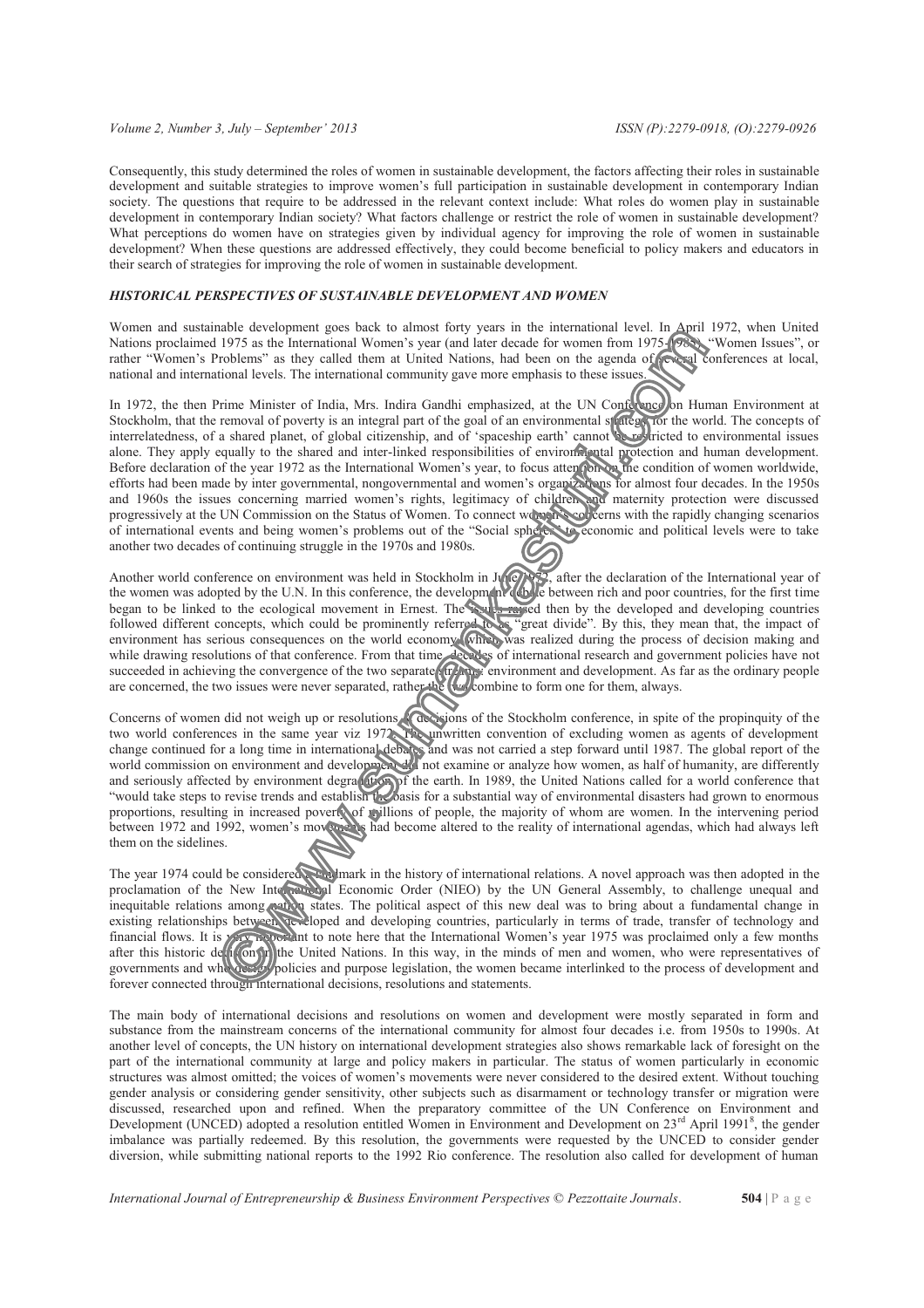#### *Volume 2, Number 3, July – September' 2013 ISSN (P):2279-0918, (O):2279-0926*

resources in order to protect and enhance the environment. Further, the UNCED had insisted that the Brazil conference should take into account the Nairobi Forward Looking Strategies (NFLS) adopted at the end of the UN decade for women's conference in 1985. It is evident that through this resolution, the so-called three themes of the decade namely peace, equality and development were connected by ecosystem management and control of environmental degradation. The resolution undeniably states that in the process of achieving sustainable development, women should be recognized as "active and equal participants".

In most of the international standards and decisions, considering the environment and development as interdependent and mutually reinforceable themes, "women and development" has been accorded a "separate best equal" status. In order to search for the inter linkages between women and environment through the development process, the UNCED resolution quoted said attempts. Through strengthening of the "human resources", the UNCED resolution addresses women's interests and needs in environment. Wherever "human resources" are defined, training women in skills has become a part of the programme parameters of international and intergovernmental organizations as a norm. On the other hand, in their action level demands, the meaning given to human resources expanded on NGOs and women's organizations. As an integral part of human resources, the NGOs and women's organizations have undertaken political campaigns and definite policy makers to bring centre stage to women sources. At the first instant, the importance of this act might have not been felt, until the time the skills and resources were examined in relation to the position of women. On the international agenda in this meandering way, interlink between women, development and environment have been established.

### *WOMEN'S EMPOWERMENT ISSUES IN INDIA*

Within the contemporary Indian society, the gender discrimination continues to be a huge problem in the context of sustainable development. Within the household and workplace, the patriarchal norms, which have been followed traditionally, have relegated women to inferior status to that of men. Such relegation affects women's health, financial status, education, development and political involvement apart from various other prominent issues. Most of the women in contemporary Indian society are burdened by stringent domestic and financial responsibilities as they marry at the tender ages and attain motherhood at relatively younger ages. The ratio of the women's malnourishment is more than men in contemporary Indian society. In addition to this, the work participation rate of Indian women is only 25.6 percent as compared  $\sqrt{2}$  percent of men<sup>9</sup>. It is also understood from the available literature that women suffer from unfair and biased inheritance and divorce laws. These laws prevent women in contemporary Indian society from accumulating substantial financial assets, making it difficult for them to establish their own security and autonomy.

## *ROLE OF WOMEN IN SUSTAINABLE DEVELOPMENT*

Since the Rio Declaration in 1992, various development goals have been formulated and embodied as International Development Goals by the United Nations. Subsequently, World Bank extended those international goals into its own set of goals. They are prominently known as Eight-Millennium Development Goals (MDGs). These MDGs setup by World Bank are appended below<sup>10</sup>:

- Eradicate extreme poverty and hunger;
- Achieve universal primary education for both girls & boys;
- Promote Gender equality and empower women;
- Reduce child mortality;
- · Improve Maternal Health;
- Combat HIV/Aids, Malaria and other diseases;
- Ensure environmental sustandability; and
- Develop global partnership

It is evident from goal three of the above-mentioned MDGs that the issue of gender equality and the empowerment of women are very important in giving effect and leight goals. By developing specific targets, to ensure sustainable development, the role of women is seen against the gender imbalances that prevail in almost all developing countries.

By virtue of its definition, Superinted development depends on an equitable distribution of resources for today and for the future. Such a thing cannot be achieved without achieving the gender equality first. In this regard, it becomes more important to achieve women's empowerment for achieving sustainable economic growth, social development and environmental sustainability.

In the past, during a roundtable meeting organized by the UN Economic Commission for Europe (ECE) looked at some of the issues that must be addressed for empowering women and enhancing their capacity as active agents of change for sustainable development. On the availability and quality of gender statistics, it emerged that the major areas of concern where sexdisaggregated data and gender-sensitive information are lacking are the following<sup>11</sup>: a) Participation in decision-making, b) Participation in elections, c) Entrepreneurship, d) Domestic violence, e) Poverty, f) Informal employment, g) Time-use, h) Gender attitudes, and i) School attendance.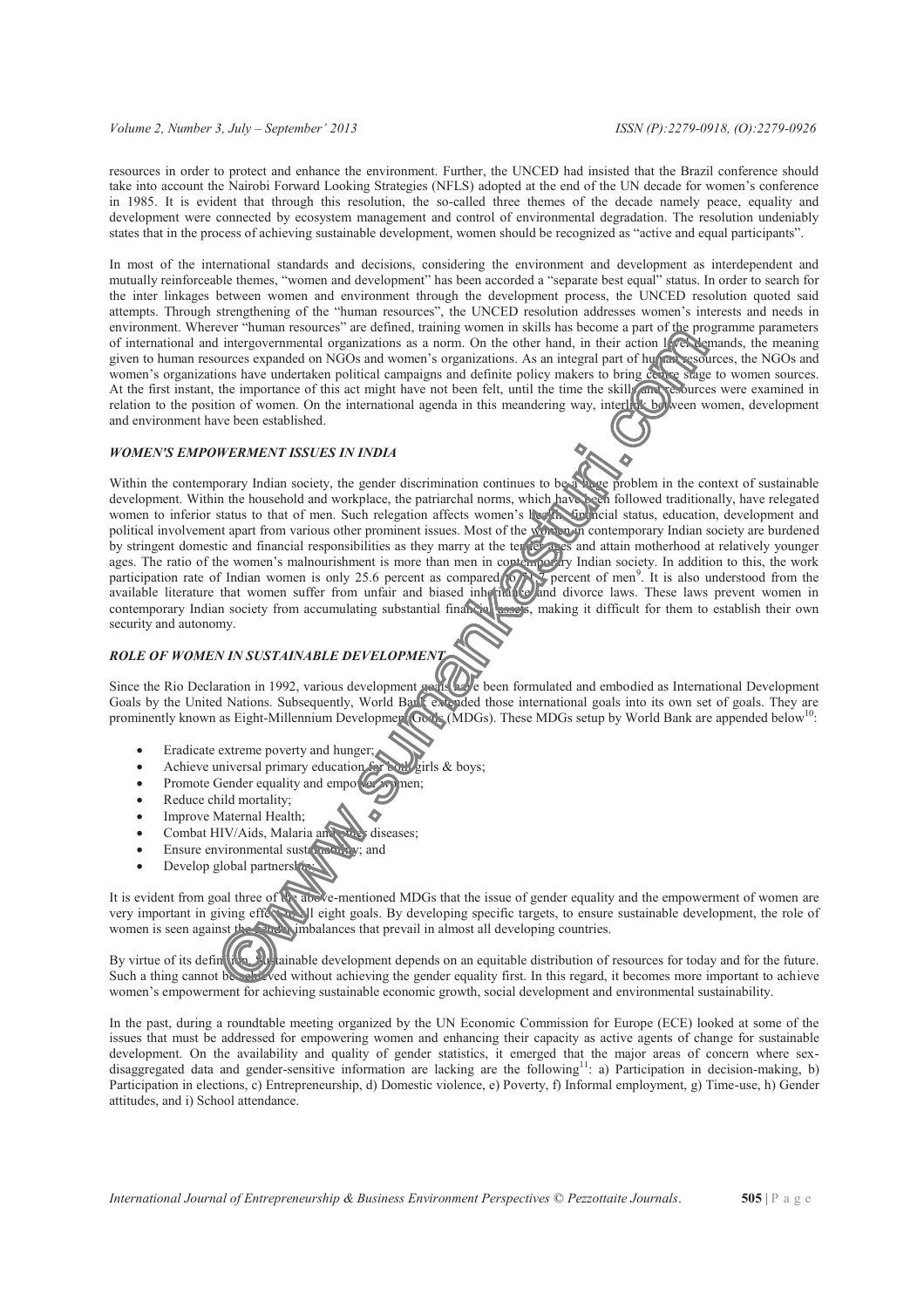### *FACTORS AFFECTING WOMEN'S ROLES IN DEVELOPMENT*

Despite the benefits of education for girls and women, a mixture of social, cultural and economic barriers keeps a larger proportion of girls and women out of school. Many families cannot afford to send girls to school because their labour is needed in the home and in the fields. Nobody can deny the fact that that women's status is of great concern in our society and there is the problem of poverty.

In contemporary India, the major contributors of employment are the privately owned companies. They prefer to offer jobs to men rather than the women. It was revealed by the many of entrepreneurs that they prefer men to women for various reasons that prevail predominantly in men as compared to women. For sundry reasons, in contemporary India the chances of women employment are far behind that of women. Of course, as compared to yester years, the situation at present is quite improved but not up to the mark.

One of the key issues is unequal distribution of income in contemporary India. Women accrue less income than men do over their lifetime for a variety of reasons. They get paid less for the same work and are more likely to work as in order to reconcile their domestic needs like caring for children and elders at home front. Say for example, in our country the women casual labour are paid less than that of their male counterparts for the same amount of work rendered in a day. These gaps imposed by various reasons in women's employment issues, reduce the amount of social security women gain. The more the gap, the less is the social security that the women gain. Additionally, the gap also decreases the likelihood of receiving credit or loans for initiating the work under self-employment schemes being promoted by various state and central governments. All these facts increase women's susceptibility to poverty. Governments must introduce policies, programmes and quota systems, which correct this imbalance.

# *STRATEGIES FOR IMPROVING WOMEN'S ROLE IN SUSTAINABLE DEVELOPMENT*

It is a mandatory requirement in the contemporary Indian society that women's contribution to sustainable development is required to be recognized. Women have a strong role in education and socializing their children, including teaching them care and responsibility with regard to the use and protection of natural resources. More should be done to increase women's role in environmental decision-making and to enable women to take hold of  $\phi$ portunities in the green economy. More capacity building programmes and training tailored to the needs of women are needed. The following are various strategies that may be adopted for improving women's role in sustainable development:

- · Ministries of Education should liaise with Ministry of Women and Child Development for developing specialized programmes that enhance girls' education. A free **primary education** should be imposed upon all the girls.
- The apex national level organization of India with the mandate of protecting and promoting the interests of women viz the National Commission for Women should develop various programmes for the promotion of Sustainable Development in respect of women at all levels.
- Apart from the Government institutions, the non-governmental organizations (NGOs) should also volunteer to take care of the problems being faced by girls and women. They should also promote various programmes on sustainable development.
- · All the teaching programmes aimed at educating women should address the issues of liberating women from poverty. In addition, the programmes showled is ure more women become motivated to involve in politics, social activities and economy of the nation.
- While sanctioning the establishment of privately owned firms / companies, the concerned governments should ensure that, the women in these firms/companies are equally employed at par with the men.
- It is required to take vast measures to eliminate illiteracy among females and to expand the enrolment of women and girls in educational institutions at all levels.
- It should be an endeavor of all the concerned departments of government to promote the goal of universal access to primary and secondary education for girl children and for women, while increasing educational and training opportunities for women and girls in sciences and technology, particularly at the post- secondary level.
- Government should play sustainable roles to remove the barriers militating against women's full participation in sustainable development.
- Existing women organizations in the rural and urban areas can easily be used as platforms to educate women to participate fully in sustainable development.
- More women should be encouraged to read science and vocational subjects at all levels of education to prepare them for technological changes without which they cannot meet up with their roles in sustainable development.

*International Journal of Entrepreneurship & Business Environment Perspectives* © *Pezzottaite Journals*. **506** | P a g e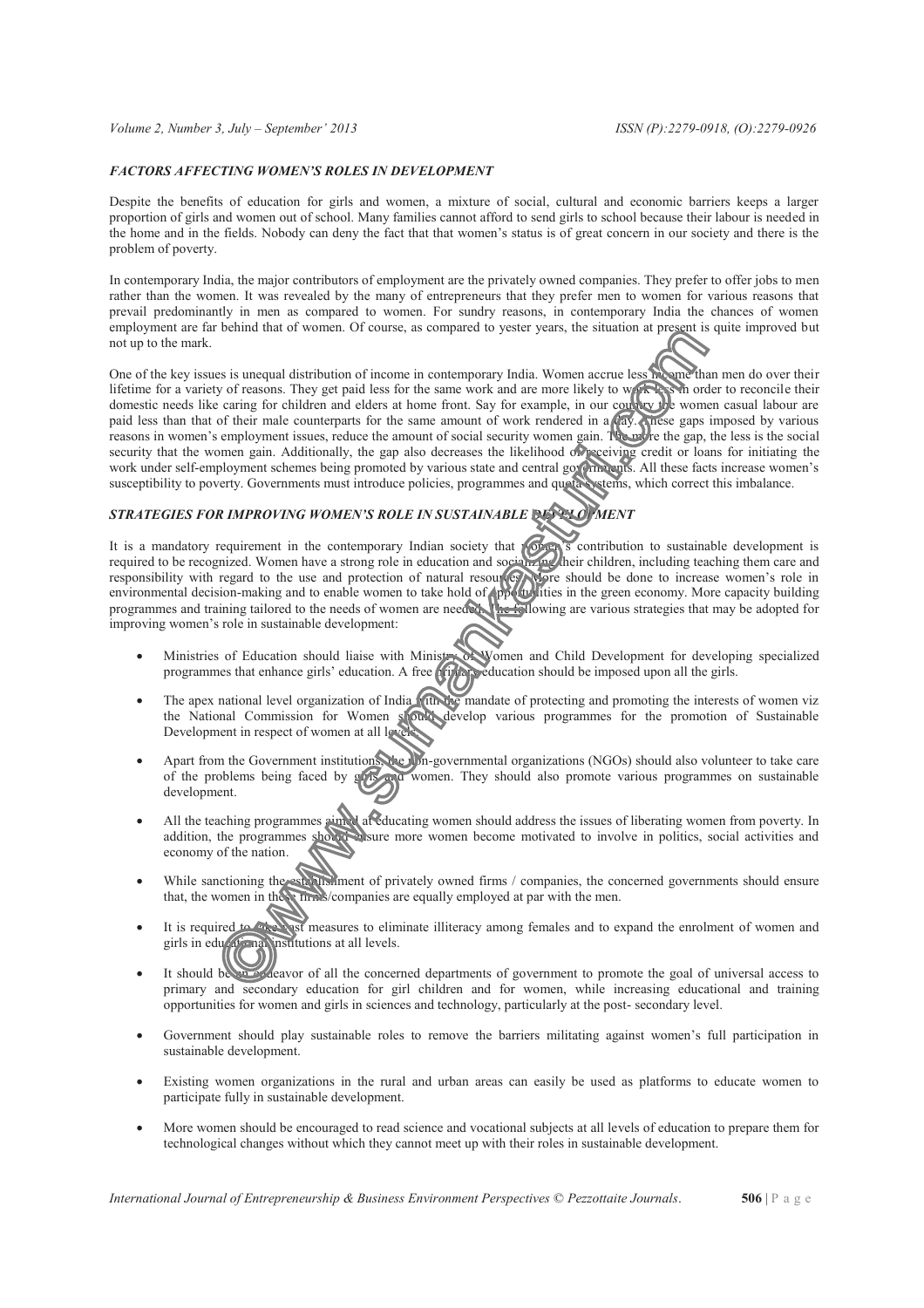#### *Volume 2, Number 3, July – September' 2013 ISSN (P):2279-0918, (O):2279-0926*

The government should undertake measures for the following:

- Motivating the women in participating in issues related to agricultural development;
- Formulation and promotion of policies for the same and to develop appropriate programs to this extent.
- · Training of specially appointed staff on women's integration in development and to seek advice from these staff on development policies;
- Developing such a project and monitoring the effectiveness of such a project, continuously;
- Preparation of manuals to promote women's participation in development and to carryout surveys to find out the effectiveness;
- Teaching on population with special reference to women's role in development;
- 
- Data collection, communications and public information for further necessary course of action;<br>Imparting necessary training to selected women on sustainable development, management of valural resources and Imparting necessary training to selected women on sustainable development, management environment.

### *CONCLUSION*

In view of the above, it could be concluded that at par with their male counterparts, women play a big role in contributing to development. They are equally responsible for meeting majority of their family and societal needs. Therefore, these efforts need to be recognized at all levels. It is important that attention be given to the substantial contribution in various fields by women for the enhancement of their family standards, apart from contributing for the growth of religional economy. It is necessary to look into the need and problems of women in order to spigot their full potential and productivity.

# *REFERENCES*

- 1. Rao, V. V., Lakshmi, Vijaya, V., Krishna, Vamsi V., & Rao, Bhaskara D. (2004). *Education in India.* Discovery Publishing House, 82.
- 2. Roosa, & Stephen, A. (2008). *Sustainable Development (*Handbook*).* The Fairmont Press, Inc, 44.
- 3. Jeff, Gold, Richard, Thorpe, & Alan, Mumford. (2010). *Gower Handbook of Leadership and Management Development.* Gower Publishing Company, 476.
- 4. GeoHive. (2011, August 18). *Male/Female distribution*. Retrieved from http://www.geohive.com/earth/pop\_gender.
- 5. (2011, August 18). *Census of India – India at a Glance: Population*.
- 6. Ibid.
- 7. (2011, August 18). *Census of India – India at a Glance: Number of Literates & Literacy Rates*. Retrieved from http://www.censusindia.gov.in/Census/Data\_2001/India\_at\_glance/literates1.aspx.
- 8. Patel, Krishna Ahooja. (2004). *Women and Sustainable Development : An International Dimension*. Ashish Publishing House, 42.
- 9. (2011, August 18). *Census of India – India at a Glance: Work Participation Rates.* Retrieved from http://www.censusindia.gov.in/Census\_Data\_2001/India\_at\_glance/workpart.aspx.
- 10. (2011, August 20). *The World Bank-Milleneum Development Golas*. Retrieved from http://www.worldbank.org/mdgs
- 11. (2011, August 22). Retrieved from http://www.unece.org/publications/oes/2006\_MDG\_Report\_final\_E.pdf.

**\*\*\*\*\***

#### *FOR ANY CLARIFICATION OR SUGGESTION, WRITE US:*

### **Editor-In-Chief**

Pezzottaite Journals, 64/2, Trikuta Nagar, K. K. Gupta Lane, Jammu Tawi,Jammu & Kashmir - 180012, India. (Mobile): +91-09419216270 – 71

editorinchief@pezzottaitejournals.net,contactus@pezzottaitejournals.net